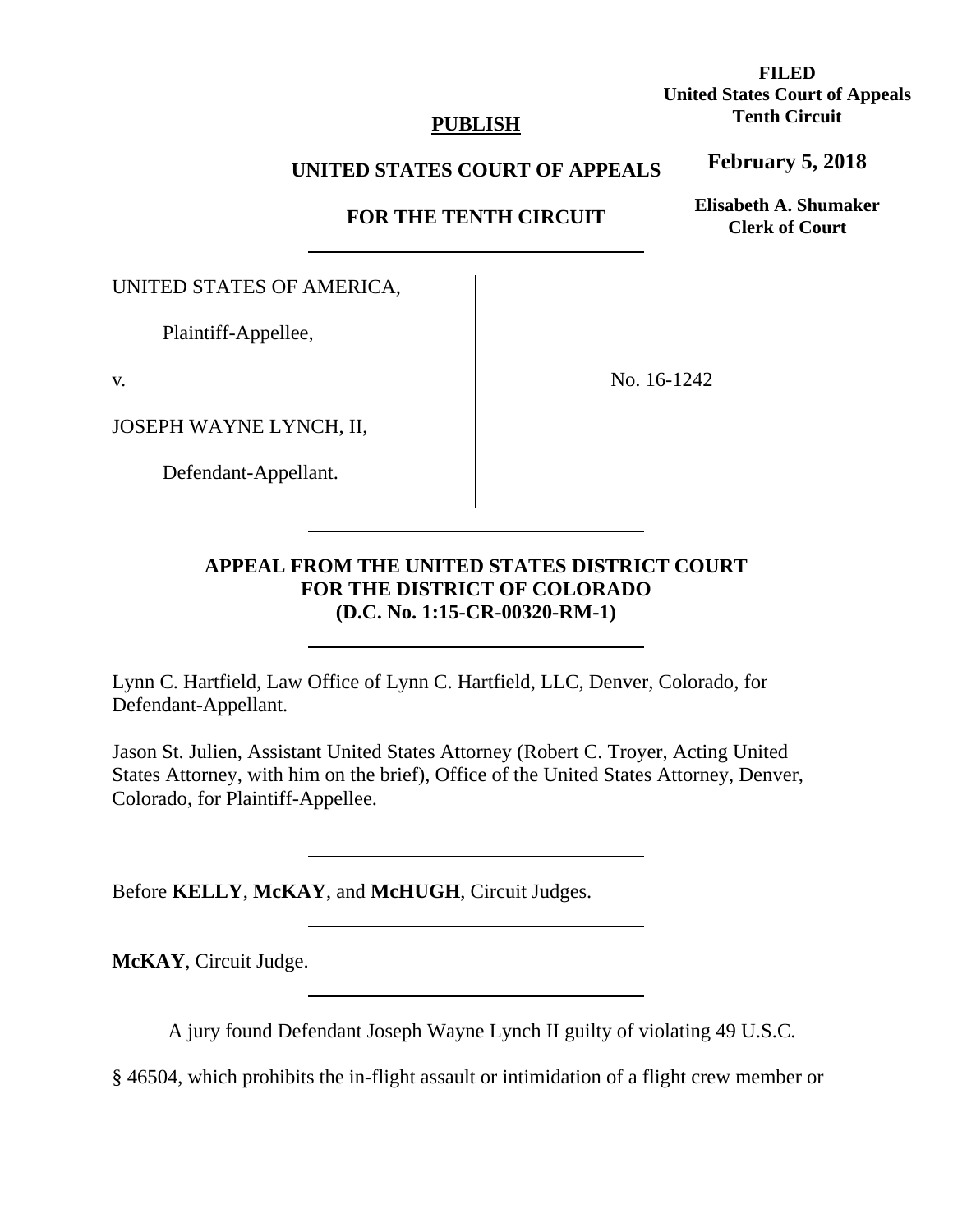flight attendant that interferes with his or her duties. He received a sentence of four months, followed by a three-year term of supervised release. On appeal, Defendant challenges the district court's interpretation of the statute, the constitutionality of the statute, and the length of his sentence.

I.

 The conduct at issue occurred in 2015 when Defendant was a first-class passenger on a flight from Philadelphia to Denver. Defendant, who had consumed at least six beers prior to boarding, began behaving in a loud, unruly manner. He repeatedly placed his hands on first-class flight attendant Kimberly Ander's lower back as she was serving him beverages, which made her feel "very uncomfortable," and she tried to move out of his reach each time. (Appellant's App. Vol. IV at 181.) Later in the flight, Defendant "hugged [Attendant Ander] and kissed [her] on the neck" on his way back from the bathroom, causing her to push him away and ask him not to do that. (*Id.* at 181-82, 184.) Even after Attendant Ander verbally asked Defendant not to place his hand on her lower back, he continued to do so. She testified that this unwanted touching emotionally impacted her ability to do her duties.

 Defendant's behavior led Attendant Ander to refuse to serve him a third in-flight drink, at which point he became "irate," started yelling at her, stood up from his seat, and shouted profanities such as "f\*\*\* this airline." (*Id.* at 184-85.) Fearful that the situation was "going to go over the edge and become physical or violent at any moment," Attendant Ander called one of the other flight attendants to come help her in first-class. (*Id.* at 184-85, 194.) She also prepared a rubber ice mallet, handcuffs, and a pot of hot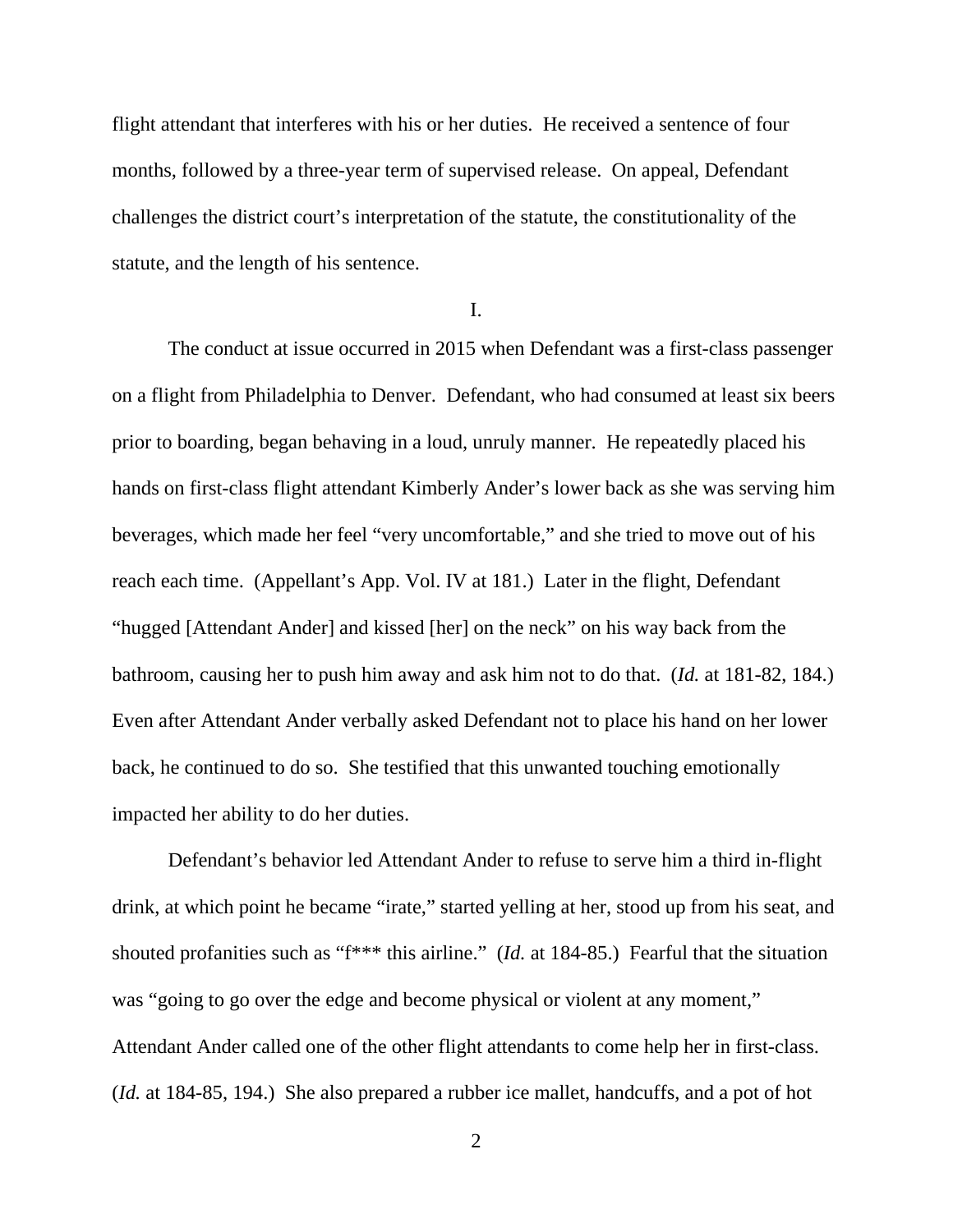coffee to use in case Defendant became violent. Main cabin flight attendant Carolyn Scott then came to assist Attendant Ander in attempting to calm Defendant, leaving the third flight attendant in charge of the remaining 138 main cabin passengers, including an unaccompanied minor who had been in Attendant Scott's care. Attendant Scott asked Defendant to calm down, at which point he repeatedly yelled, "F\*\*\* you, c\*\*\*." (*Id.* at 230.) Defendant also shouted "let's go" at Attendant Scott and threatened to "take this airline down" through a lawsuit and negative social media. (*Id.* at 186.)

The attendants stayed in communication with the flight crew throughout Defendant's tirade, which the pilots could hear over the ambient noise of the slipstream and engine, even with their headphones on. As Defendant's behavior escalated, the captain gave the radios to his co-pilot so he could call ahead to dispatch and apprise them of the situation—an action that "[took] one half of the safety margin away" since the copilot had to fly the plane, man the radios, and receive weather updates without assistance during that period. (*Id.* at 293-94.) Defendant's volatile behavior lasted for roughly the last hour and a half of the flight. Attendant Scott testified that she never returned to the main cabin to help the third attendant with the main cabin duties because she was afraid to leave Attendant Ander alone with Defendant in first class. Likewise, because of Defendant's behavior, Attendant Ander was not able to perform all her duties as the lead flight attendant.

Defendant was arrested upon landing. While in custody, he continued his vulgar exclamations and verbal attacks on the authorities. Defendant was prosecuted for violation of 49 U.S.C. § 46504 and found guilty after a jury trial. The district court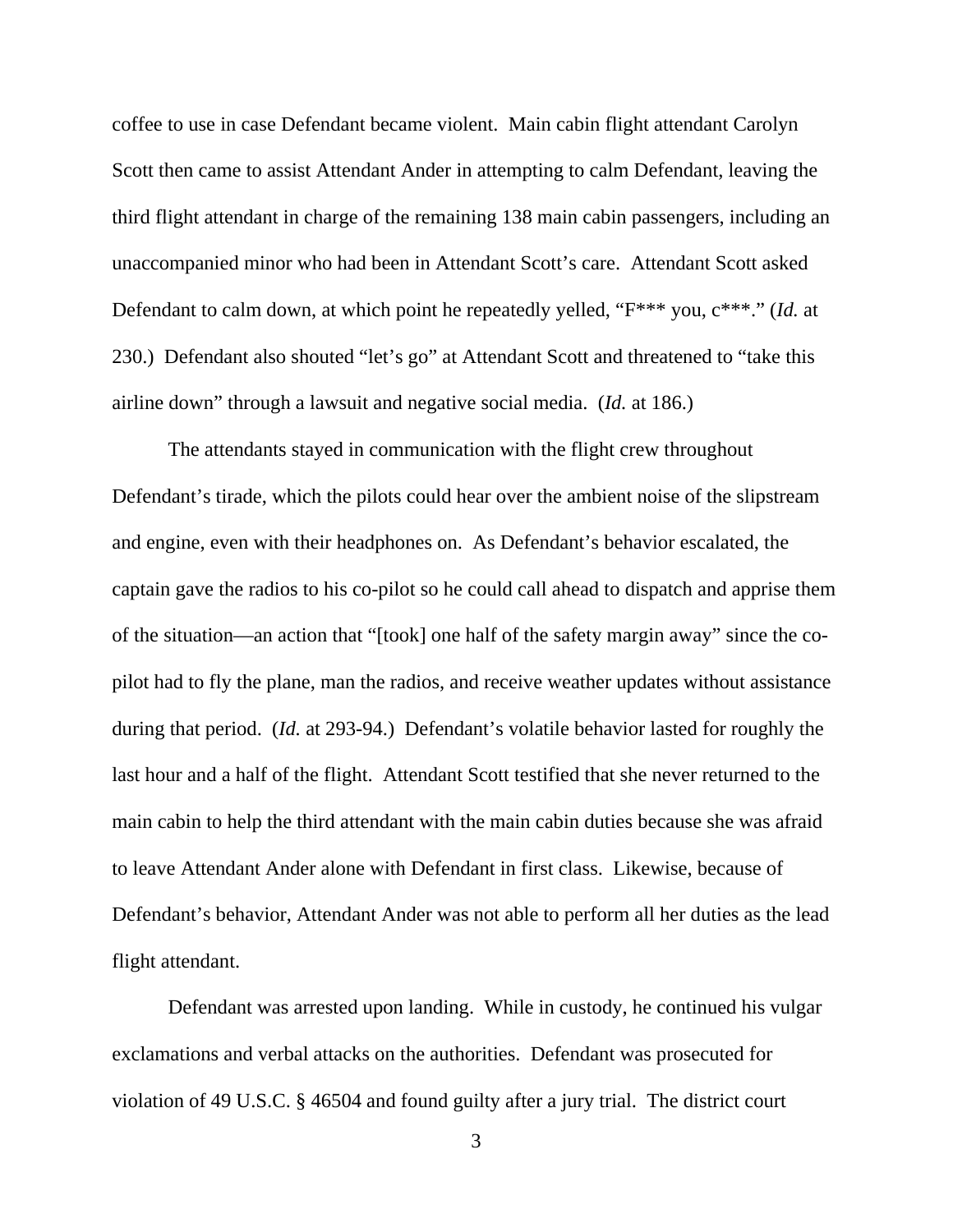denied Defendant's request for reduced sentencing based on acceptance of responsibility. Defendant now appeals.

II.

Defendant contends that the district court erred in finding that 49 U.S.C. § 46504 does not require specific intent, and in instructing the jury to that effect. Issues of statutory interpretation are reviewed de novo, *United States v. Jackson*, 248 F.3d 1028, 1029-30 (10th Cir. 2001), as are questions as to whether jury instructions correctly stated the law, *United States v. Sharp*, 749 F.3d 1267, 1280 (10th Cir. 2014).

 In determining whether § 46504 is a general or specific intent statute, we look first to the plain language of the statute. *See, e.g., United States v. Saenz-Gomez*, 472 F.3d 791, 793-94 (10th Cir. 2007); *United States v. Morgan*, 922 F.2d 1495, 1496 (10th Cir. 1991). "If the statutory language is clear, our analysis ordinarily ends." *Jackson*, 248 F.3d at 1030. In relevant part, § 46504 provides:

An individual on an aircraft in the special aircraft jurisdiction of the United States who, by assaulting or intimidating a flight crew member or flight attendant of the aircraft, interferes with the performance of the duties of the member or attendant or lessens the ability of the member or attendant to perform those duties, or attempts or conspires to do such an act, shall be fined under title 18, imprisoned for not more than 20 years, or both.

49 U.S.C. § 46504. For general intent crimes, the act need only be done "voluntarily and intentionally, and not because of mistake or accident." *United States v. Blair*, 54 F.3d 639, 642 (10th Cir. 1995) (internal quotation marks omitted). In contrast, specific intent crimes require that a defendant act "not only with knowledge of what he is doing, but [also] with the objective of completing some unlawful act." *Id.* Here, nothing in § 46504 describes a specific *mens rea*. Where specific intent is not required, criminal statutes are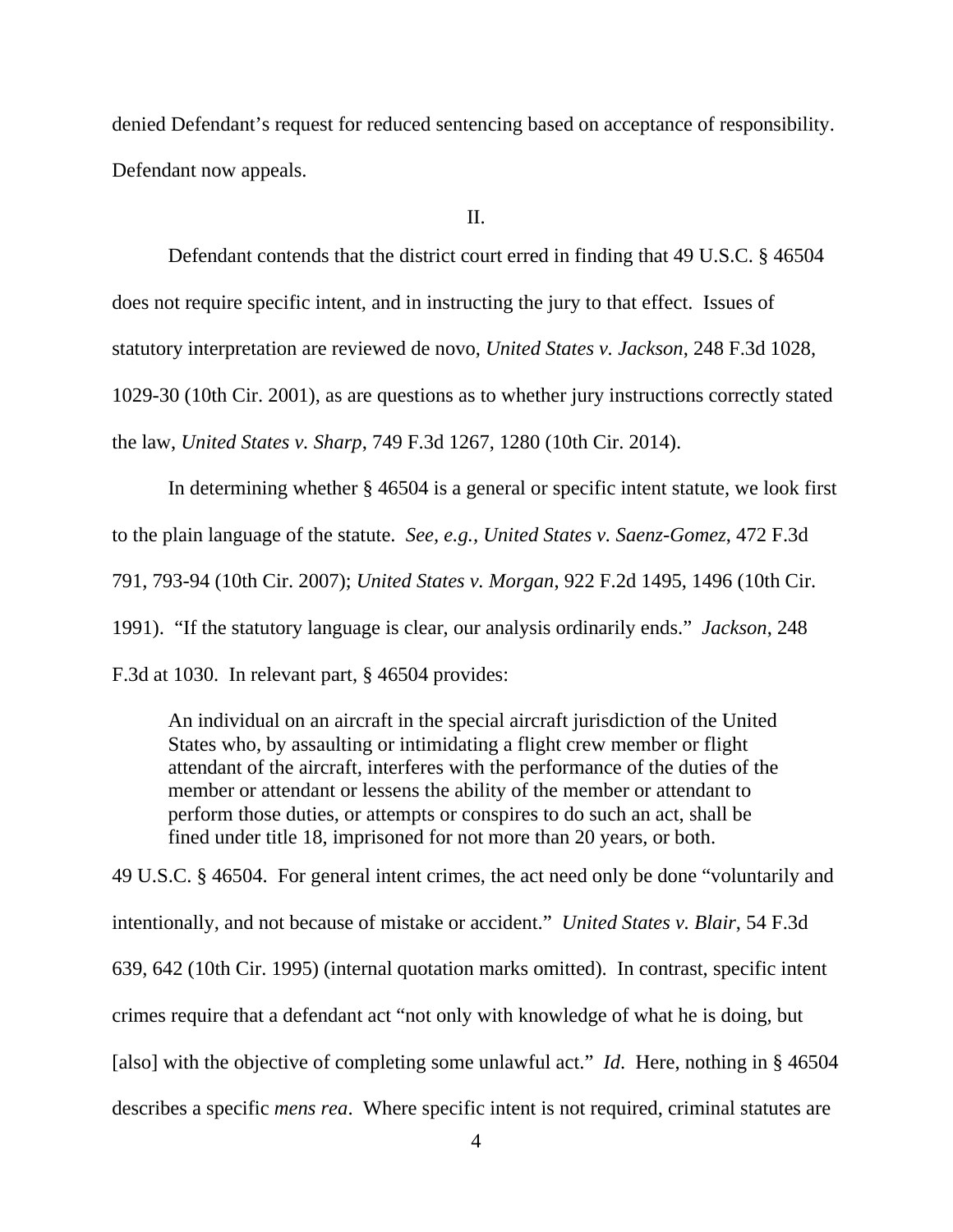usually read to require "only that a defendant know the facts that make his conduct illegal." *Jackson*, 248 F.3d at 1030. It appears from the plain-language analysis that the district court correctly characterized § 46504 as a general intent statute.

 Reading § 46504 as a general intent statute is consistent with previous interpretations of this law throughout our sister circuits and among our district courts. *See, e.g.*, *United States v. Persing*, 318 F.App'x 152, 154 (4th Cir. 2008) ("[Section] 46504 does not require specific intent."); *United States v. Grossman*, 131 F.3d 1449, 1452 (11th Cir. 1997) (Section 46504 "defines a general intent crime"); *United States v. Compton*, 5 F.3d 358, 360 (9th Cir. 1993) ("[Section 46504's predecessor statute<sup>1</sup>] does not require a specific intent."); *United States v. Hicks*, 980 F.2d 963, 974 (5th Cir. 1992) ("General intent is all that Congress required, as is evident from . . . Congress' failure to use a term such as 'willfully,' 'intentionally,' or 'knowingly.'"); *United States v. Meeker*, 527 F.2d 12, 14 (9th Cir. 1975); *United States v. Murphy*, 556 F. Supp. 2d 1232, 1235-36 (D. Colo. 2008). Moreover, a general intent interpretation of § 46504 best achieves the statute's legislative purpose of protecting air-travel safety. As the Ninth Circuit explained with respect to § 46504's predecessor statute:

[T]he goal which Congress sought in this provision of the statute was to deter the commission of crimes which, if committed on the terrain below,

<sup>1</sup> Cases decided prior to 1994 address § 46504's predecessor statute, 49 U.S.C. § 1472(j), which prohibited assaulting, intimidating, or threatening any crew member or flight attendant "so as to interfere with the performance by such member or attendant of his duties or lessen the ability of such member or attendant to perform his duties." As the Eleventh Circuit noted, "[t]here is no indication of any congressional intent to change the meaning of the statutory language [from  $\S 1472(i)$  to  $\S 46504$ ] as it relates to th[e] issue [of intent]." *Grossman*, 131 F.3d at 1451-52; *see also* H.R. Rep. No. 103-180, at 5 (1993) ("[T]his bill makes no substantive change in the law.").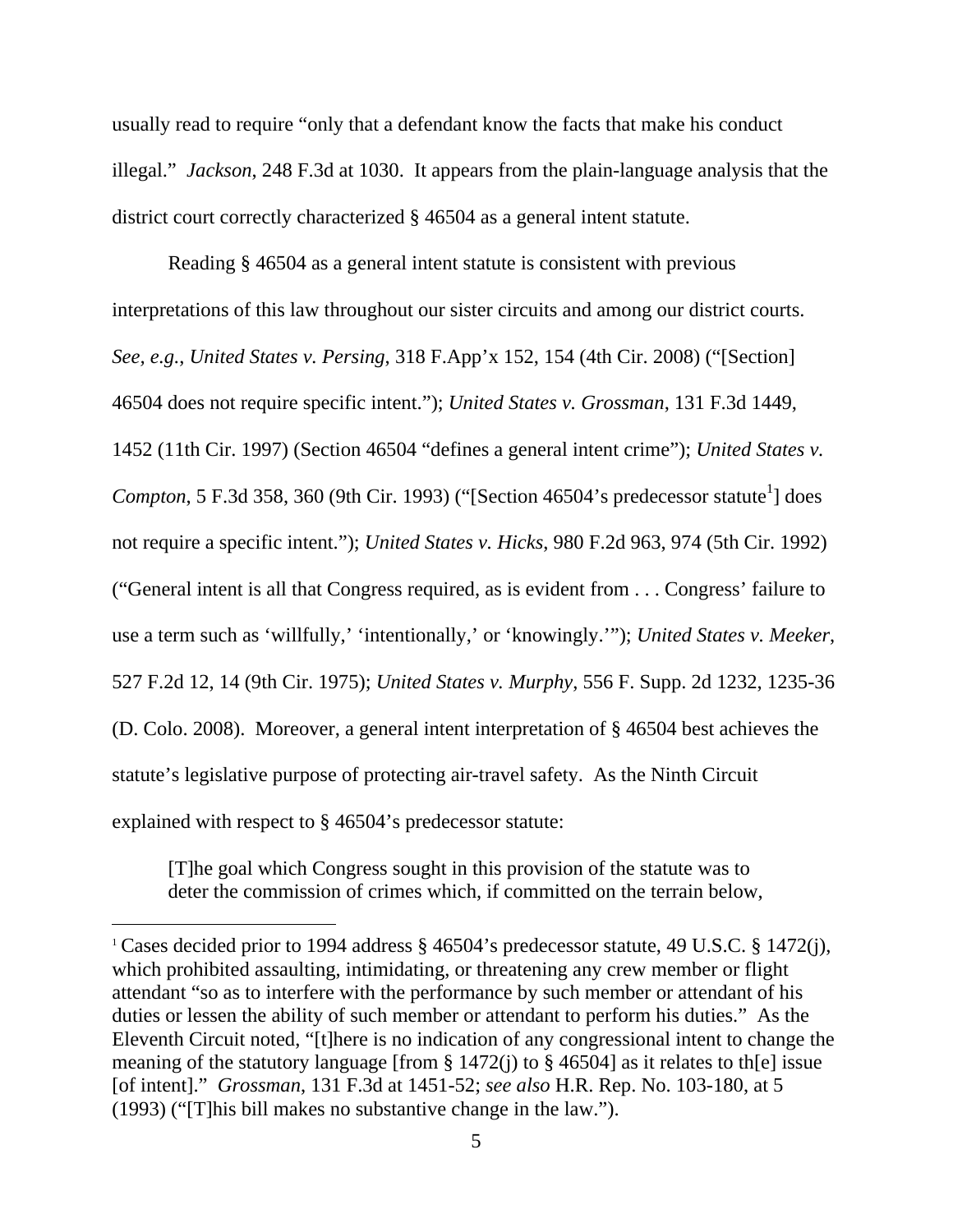might be considered relatively minor, but when perpetrated on an aircraft in flight would endanger the lives of many. The primary danger to be averted is not the formation of a specific intent to interfere with aircraft operations but the criminal act of an assault [or] intimidation . . . upon airline personnel during flight. We therefore construe [§ 46504's predecessor statute] as a general intent crime, in harmony with the statutory purpose of safeguarding flight personnel from any statutorily described acts which would interfere with their efficient functioning.

*Meeker*, 527 F.2d at 14 (internal citations omitted). Defendant argues, however, that this legislative history and the prior decisions interpreting § 46504 as a general intent statute are no longer relevant after *Elonis v. United States*, 135 S. Ct. 2001 (2015). *Elonis* concerned a challenge to a jury instruction explaining the elements of 18 U.S.C. § 875(c), which prohibits transmitting in interstate commerce "any communication containing any threat . . . to injure the person of another." *Id.* at 2004. Defendant reads *Elonis* as requiring specific intent before a defendant's words can be construed as a criminally actionable threat under § 46504.

In rejecting this exact argument, the Fifth Circuit explained, "[t]he mental state required [under § 875(c)] is not in the crime here." *United States v. Ziba*, 653 F.App'x 809, 810 (5th Cir. 2016). We share this view. To the extent that *Elonis* addresses criminal statutory interpretation beyond § 875(c), it merely reiterates existing precedent that "we read into the statute only that *mens rea* which is necessary to separate wrongful conduct from otherwise innocent conduct." *Elonis*, 135 S. Ct at 2010 (internal quotation marks omitted). A general intent reading of § 46504, which still requires that a defendant's conduct be voluntary and deliberate, readily satisfies *Elonis*' *mens rea*  standard.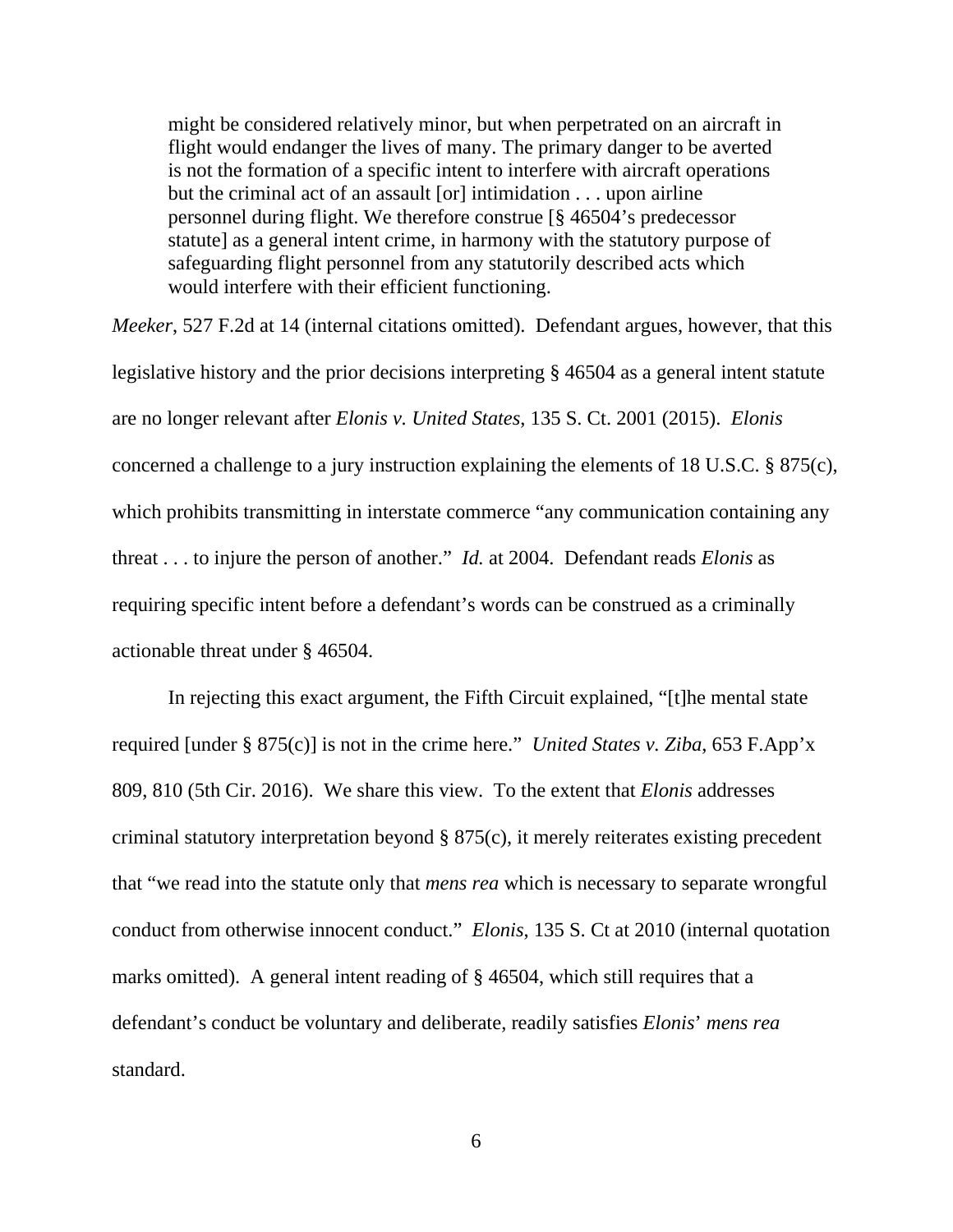Defendant attempts to distinguish his arguments from those considered in previous cases by focusing on the *mens rea* requirements of the assault or intimidation elements of § 46504. He asserts that previous cases that "focused solely on the interference with flight crew as a stand-alone element (*e.g., Persing*, *Grossman*) . . . do not answer the questions posed here." (Appellant's Br. at 20.) As the district court's jury instruction correctly explained, assault has two commonly recognized legal meanings: (1) "when a person intentionally threatens to hurt someone else" and has the apparent ability to do so, and (2) when a person commits a voluntary, deliberate act "which constitutes an offensive touching." (Appellant's App. Vol. IV at 455.) This second type of assault, or common law battery, does not require specific intent—only that the touching is "unwanted by the person touched and offensive to persons of ordinary sensibilities." *Id.*; *see, e.g*, *United States v. Mason*, 2017 WL 4479371, at \*5-6 (10th Cir. Oct. 5, 2017) (holding that common law battery can be accomplished by the slightest offensive touching). Defendant acknowledges that "the [district] court was correct with respect to the 'interference with flight crew duties by assault' formulation of the offense," but then argues that the same statutory interpretation does not apply to intimidation because it is not a "stand-alone" offense. (Appellant's Br. at 18.)

Defendant's reading of the statute asks too much. Nothing in the plain language of the statute implies that an additional specific intent *mens rea* should be read into the "intimidation" element. Indeed, doing so would create a cumbersome interpretation of the statute in which a different *mens rea* applied to separate means of committing the same crime without any textual support that Congress intended such a division. We are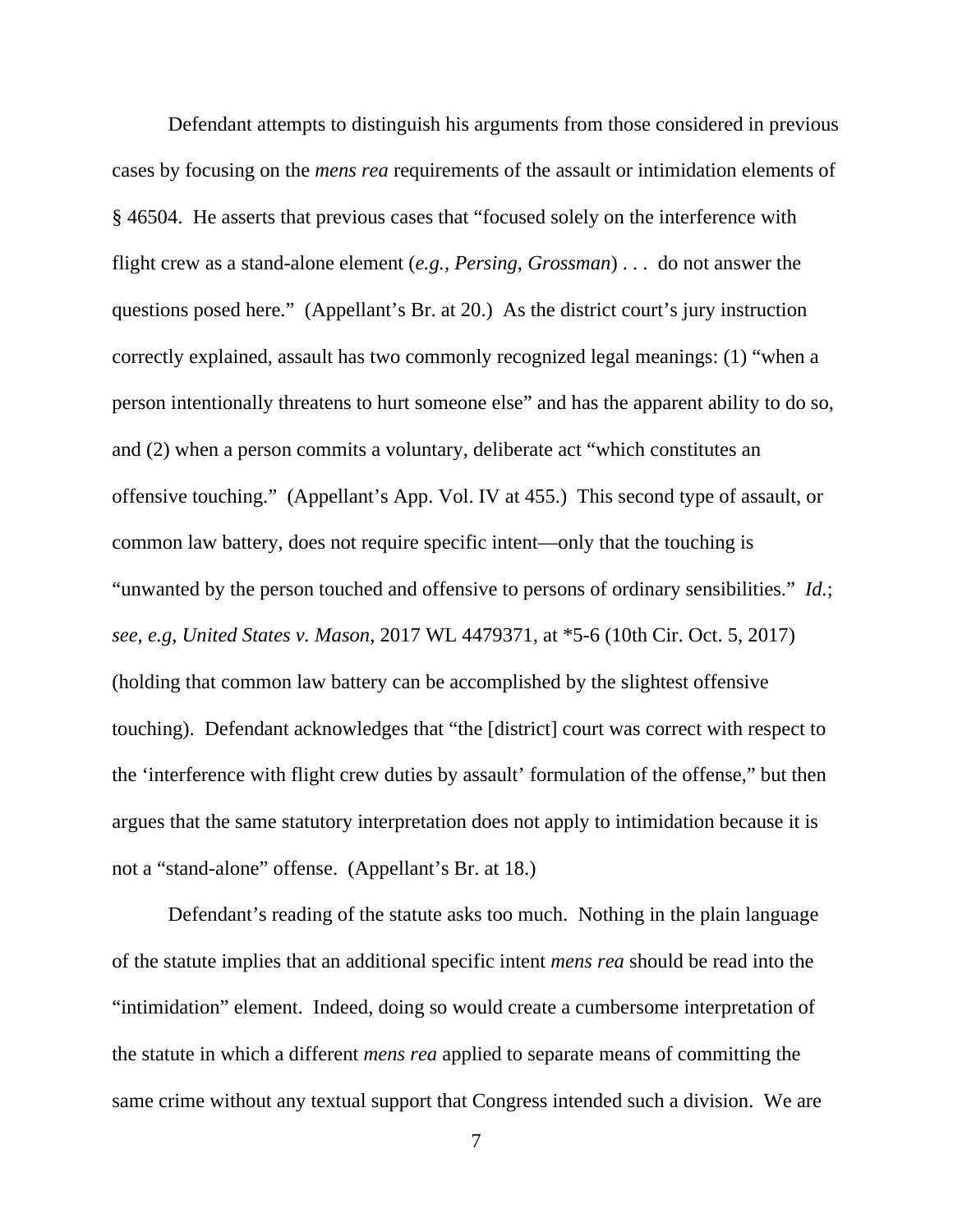loath to read a *mens rea* requirement into the statute that could potentially undermine Congress's regulatory purpose of promoting airline safety. *See Hicks*, 980 F.2d at 971 ("Assuring the utmost in airline safety is the clear purpose behind [§ 46504's predecessor statute]."). Flight attendants and crew are trained on how to handle unpleasant passengers and deescalate tensions. If a passenger's behavior is intimidating enough to prevent an attendant or crew member from fully performing his or her duties as usual, this moves beyond normal aircraft protocol and undermines the safety of everyone on the aircraft. The offending passenger should not be able to avoid culpability for this dangerous behavior by simply arguing that he or she did not intend to intimidate the flight crew or attendants. Yet, a specific intent reading of the intimidation element would do just that. For the reasons discussed, we conclude that § 46504 is a general intent statute, as the district court's jury instructions properly explained.

Defendant also argues that § 46504 is unconstitutionally overbroad, both facially and as applied, because it punishes a substantial amount of protected free speech. Challenges to the constitutionality of a statute are reviewed de novo. *United States v. Brune*, 767 F.3d 1009, 1015 (10th Cir. 2014). The court begins its review with the presumption that the statute is constitutional*. Id.* at 1023.

Defendant asserts that § 46504 is facially overbroad because it focuses on speech or conduct that causes a person of ordinary sensibilities to fear bodily harm or alter his or her duties. Because conflicts frequently arise between airline customers and flight attendants, Defendant contends that this could give rise to arbitrary prosecution under the statute for nothing more than voicing a complaint, which is protected speech. With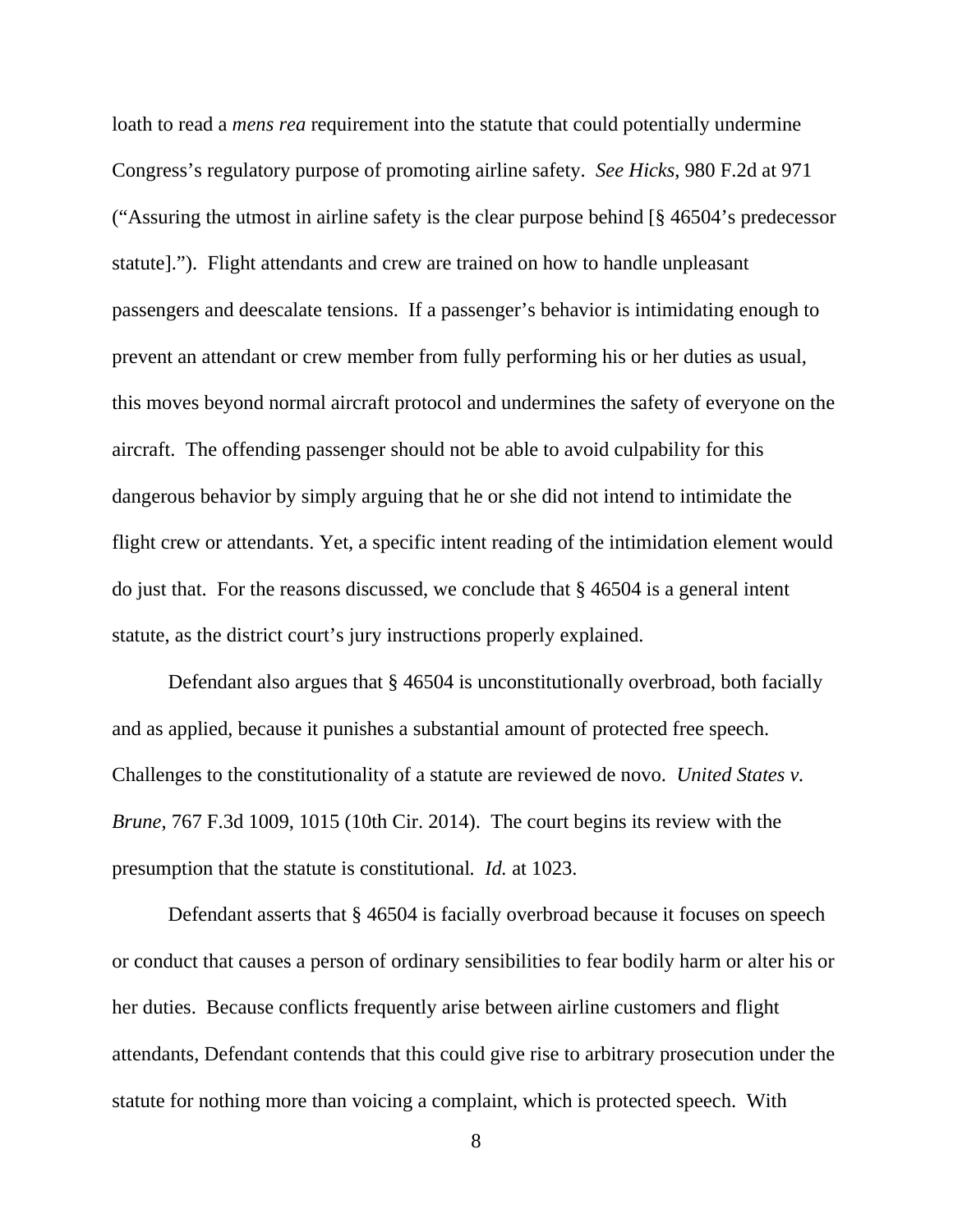respect to his as-applied challenge, Defendant maintains that all of the things he said during the flight (e.g., demanding more alcohol, calling the flight attendants foul names, threatening to "take down the airline" with negative publicity) were protected speech under the First Amendment. He acknowledges that his speech was offensive, but argues that it did not provoke immediate violence or communicate a serious threat of harm.

Section 46504 prohibits assault or intimidation of a flight crew member that interferes with that person's duties on an airplane during flight. In doing so, the statute sets out a content-neutral prohibition on conduct in a specific time, place, and manner. Content-neutral restrictions are constitutional if they are narrowly tailored to serve a significant governmental interest and leave open ample channels for communicating. *See, e.g., Ward v. Rock Against Racism*, 491 U.S. 781, 791 (1989). Here, the statute serves the significant governmental interest of prohibiting conduct that could otherwise present a significant threat to public safety for airline passengers and employees. *See Hicks*, 980 F.2d at 971-72; *Meeker*, 527 F.2d at 14. Moreover, nothing in the statute prohibits profanity or any other content, per se. *See Hicks*, 980 F.2d at 970 ("Rather than discriminating against protected profanity or vulgarity, the statute reasonably regulates the time, place, and manner of speech, irrespective of its particular content."). Section 46504 is not facially overbroad.

Likewise, there is no constitutional problem with the statute's application to Defendant's case. His conduct falls squarely in the type of behavior prohibited under the statute. Screaming in flight attendants' faces, shouting vile insults at them, and refusing to calm down all combined to intimidate the flight attendants to a degree that interfered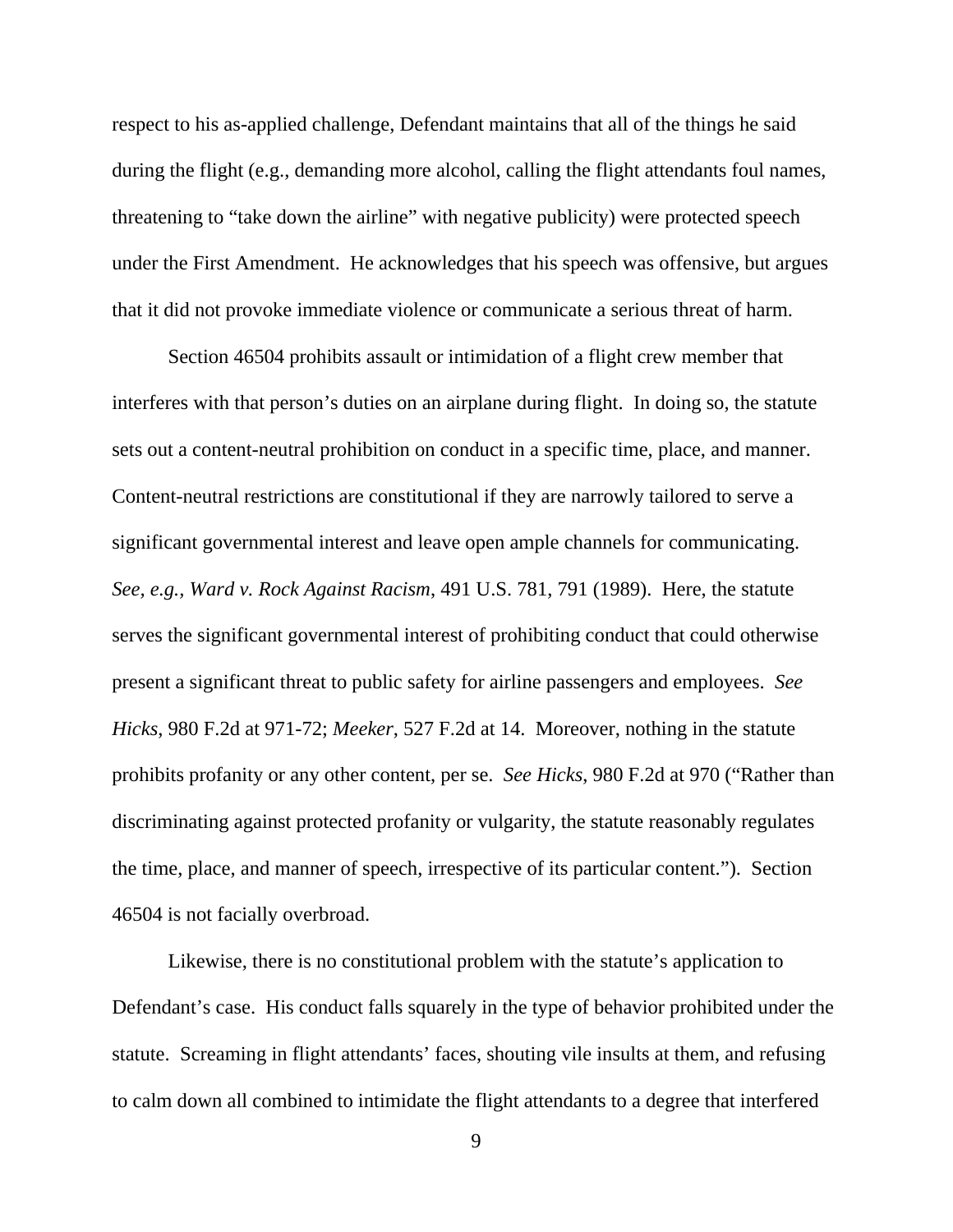with the performance of their duties. Moreover, his repeated offensive touching of Attendant Ander caused her extreme discomfort and emotionally interfered with her ability to do her duties.

Defendant also argues that § 46504 is unconstitutionally vague because it does not adequately inform a passenger what constitutes criminal behavior. Challenges to a statute for being unconstitutionally vague are reviewed de novo. *United States v. Wenger*, 427 F.3d 840, 851 (10th Cir. 2005).

Defendant asserts that there is no clear line between impolite conduct and criminal conduct because the district court's reading of the statute turns on whether the flight crew member or attendant feels threatened and changes his or her behavior as a result. With respect to his own conduct, Mr. Lynch argues that "[i]n a case such as this, where a touching is slight," involving "merely touch[ing] a flight attendant, or even kiss[ing] her without her consent," "it is difficult for an ordinary person to tell whether he hald just committed a felony." (Appellant's Br. at 38-40.) He further suggests that the only interference with the flight attendant duties this conduct may have caused was that "someone in row 16 has to wait five minutes before getting a soda refill." *Id*. Lastly, Mr. Lynch disputes the district court's assertion that it could only find the statute to be unconstitutionally vague if it were vague in all of its applications and that the vagueness challenge must be rejected if some improper conduct clearly fell within the scope of the statute, as was the case here*.* Mr. Lynch argues that this holding was incorrect under the Supreme Court's reasoning in *Johnson v. United States*, 135 S. Ct. 2551, 2560-61 (2015) (citations omitted).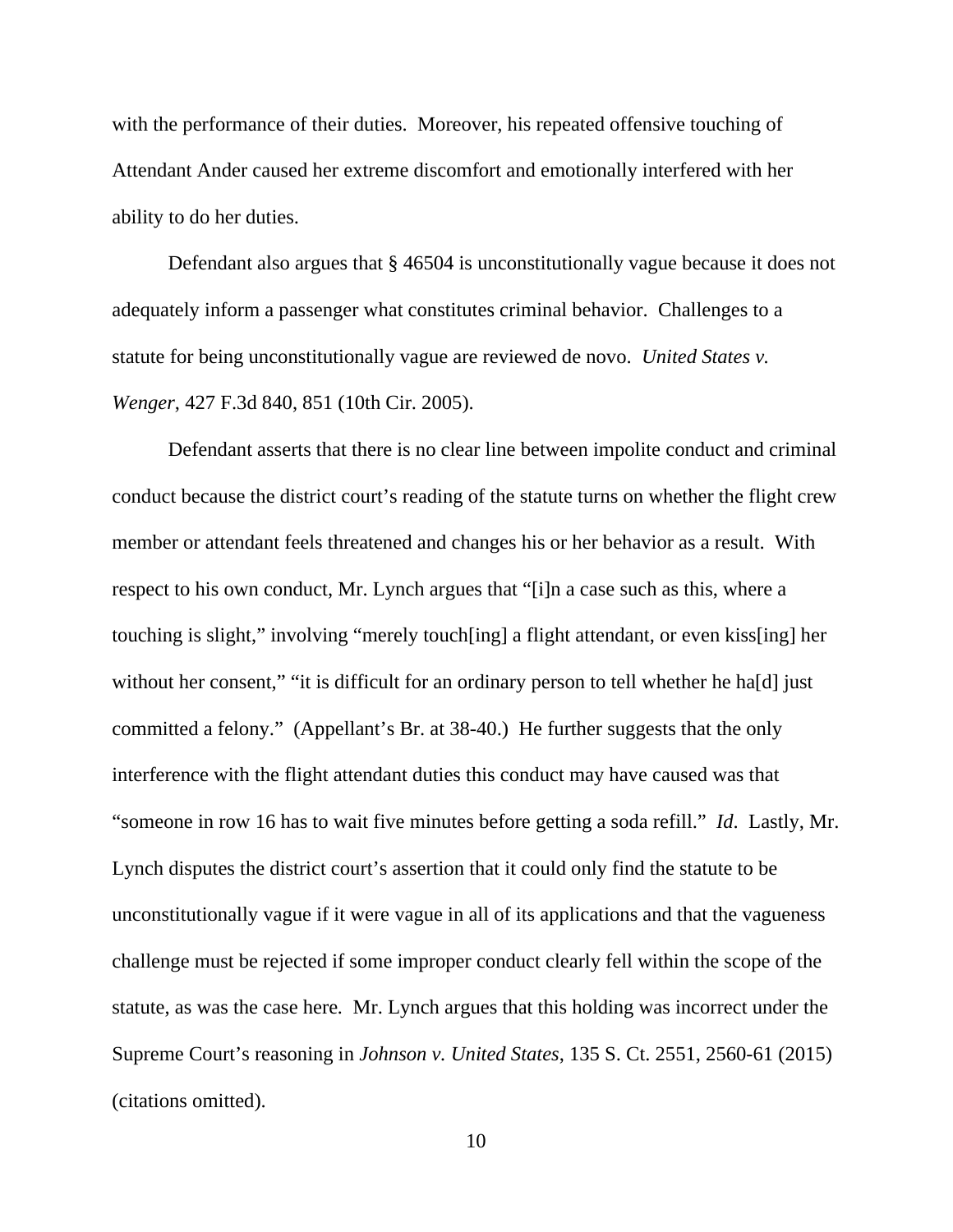In *Johnson*, the Supreme Court rejected as mere "tautology" the view that in order for a "statute to be vague, it [must be] vague in all its applications." *Id*. at 2561. Thus, we undertake a full vagueness analysis.

To withstand a vagueness challenge, a penal statute must "define the criminal offense with sufficient definiteness that ordinary people can understand what conduct is prohibited and in a manner that does not encourage arbitrary or discriminatory enforcement." *United States v. Orona*, 724 F.3d 1297, 1310 (10th Cir. 2013) (internal quotation marks omitted). Section 46504 readily satisfies this standard. A person of ordinary intelligence could read it and know what type of conduct is prohibited (assault or intimidation of flight crew or attendants), where it is prohibited (on a plane, in-flight), and what result the statute is intended to prevent (reduction in aircraft safety). The statute also makes clear when this law would be enforced: if an in-flight act of assault or intimidation against flight crew members or attendants interferes with or lessens the ability of the crew to perform their duties.

Looking at the particular circumstances of this case, a person of ordinary intelligence could foresee that repeatedly touching a flight attendant on her lower back, hugging her and kissing her neck without her permission, screaming profanities in her face, threatening economic harm to the airline, and refusing to calm down are "actions which could inhibit the performance of an attendant's duties." *United States v. Tabacca*, 924 F.2d 906, 913 (9th Cir. 1991).

Finally, the statute is narrowly tailored to serve a substantial government interest and "does not cast a sweeping net at amorphous categories of speech" or reach a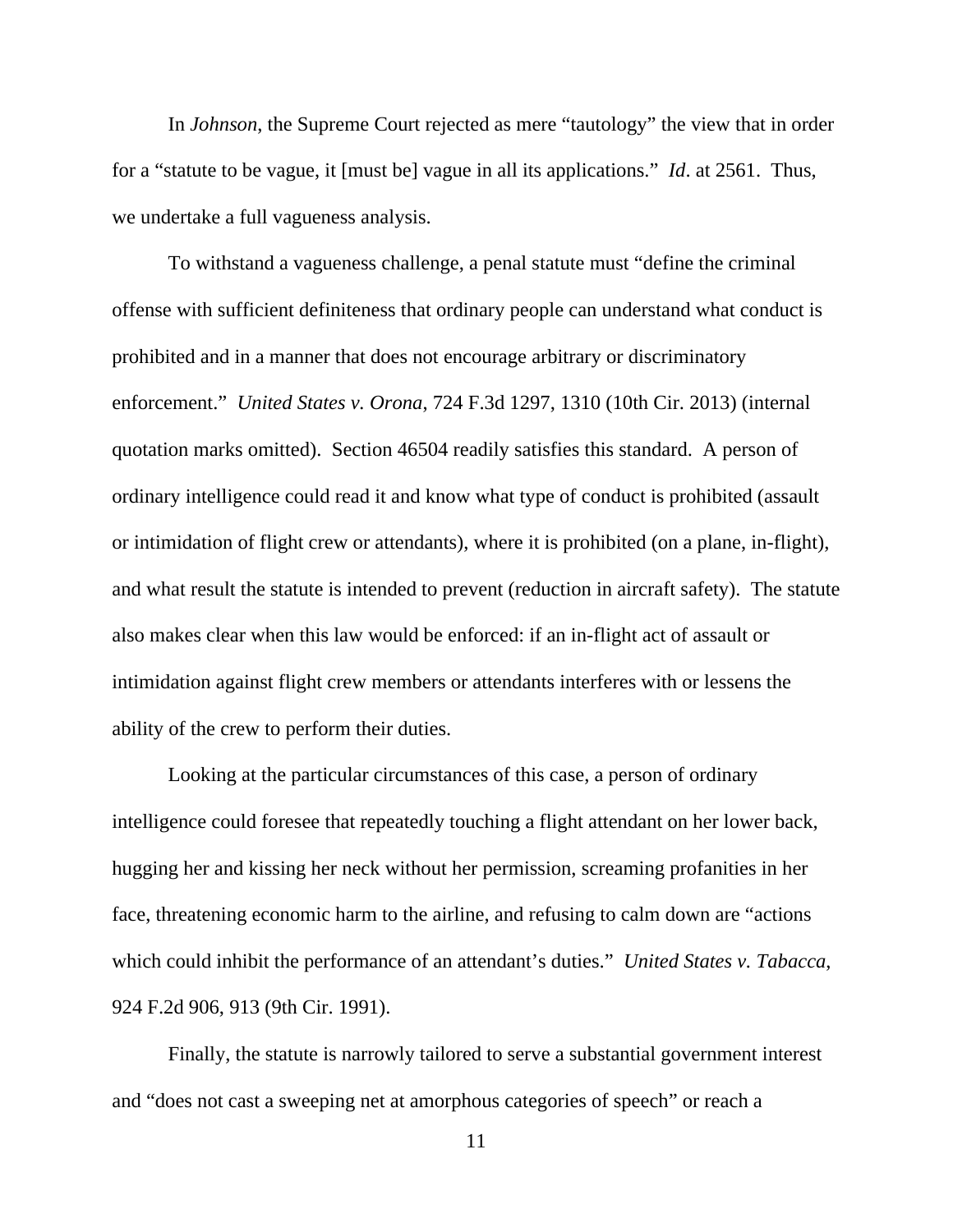substantial amount of constitutionally protected speech. *Hicks*, 980 F.2d at 972. For all these reasons, we conclude that § 46504 is not unconstitutionally vague.

Lastly, Defendant claims that the district court erred in not adjusting his sentencing level on the basis of acceptance of responsibility. Denials of a sentencing adjustment for acceptance of responsibility are reviewed for clear error and are entitled to great deference. *United States v. Sarracino*, 340 F.3d 1148, 1173-74 (10th Cir. 2003).

The Sentencing Guidelines allow for a two-level decrease in the offense level "[i]f the defendant clearly demonstrates acceptance of responsibility for his offense." U.S.S.G. § 3E1.1(a). Relying on *United States v. Gauvin*, Defendant maintains that he meets the acceptance-of-responsibility requirements because he did not contest the facts of his conviction, only the legal issue of whether these actions violated the statute. 173 F.3d 798, 806 (10th Cir. 1999). Defendant insists that the district court's error was not harmless because the bottom end of the lower sentencing level would have allowed for less prison time than he received.

After reviewing the district court's sentencing decision, we find no evidence of error. Defendant did not clearly demonstrate acceptance of responsibility because he disputed several factual contentions at trial—arguing, for instance, that his touching of Attendant Ander was meant only to get her attention and, later, as a conciliatory gesture. (Appellant's Br. at 8); (*contra* Appellant's App. Vol. IV at 181-82 (Attendant Ander testifying that Defendant's hand on her back "wasn't just like trying to get my attention.")); *see also* U.S.S.G. § 3E1.1(a) cmt. n.1(A) ("[A] defendant who falsely denies, or frivolously contests, relevant conduct that the court determines to be true has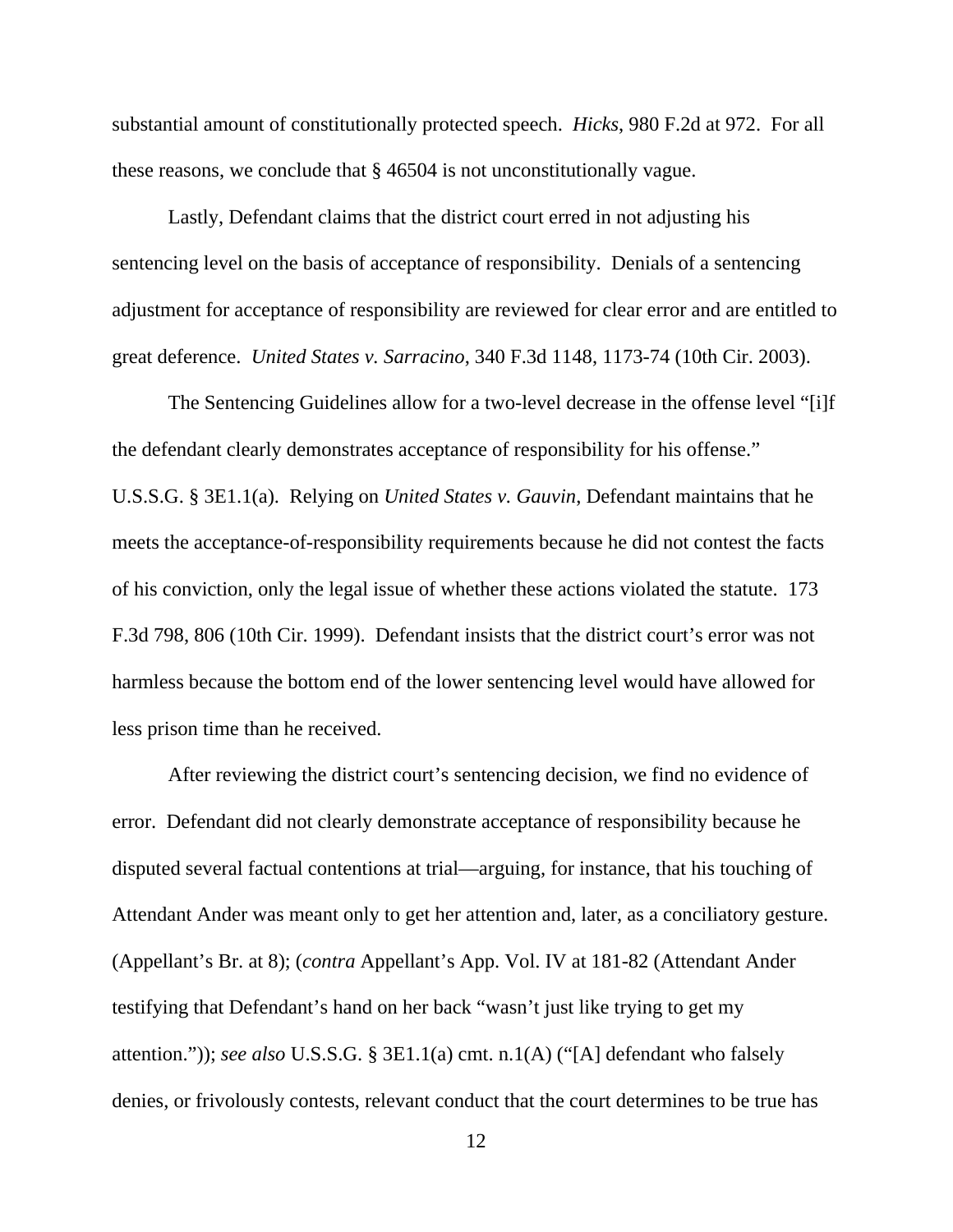acted in a manner inconsistent with acceptance of responsibility."). As the district court explained, "[Defendant] presented a defense that was not an acceptance of responsibility. It was, in essence, *This stuff is just [a] loud, drunk guy*, and *It is not intimidation, and it is not assault*. In other words, *He is not guilty* . . . ." (Appellant's App. Vol. IV at 486.)

The district court also correctly considered Defendant's pre-trial conduct, which included continued profanity, screaming, and aggression toward the arresting officers who met him at the gate once the plane landed. (Appellant's App. Vol. II at 43); *see also* U.S.S.G. § 3E1.1(a) cmt. n.2 ("[A] determination that a defendant has accepted responsibility will be based primarily upon pre-trial statements and conduct."). This was not the behavior of a person who had accepted responsibility for his actions.

Finally, Defendant's reliance on *Gauvin* is unpersuasive. As discussed above, unlike the defendant in *Gauvin*, Defendant has not "admitted to all the conduct with which he was charged." 173 F.3d at 806. It should also be noted that in our decision to uphold the acceptance of responsibility reduction in *Gauvin*, "we merely accorded the district court the requisite deference" and "did not indicate that other sentencing courts would be obliged to reach the same conclusion on similar facts." *United States v. McGehee*, 672 F.3d 860, 877 (10th Cir. 2012). Thus, "in light of the operative deferential standard of review, *Gauvin*'s outcome does not dictate the appropriate resolution here . . . even if the facts were similar." *United States v. Herriman*, 739 F.3d 1250, 1257 (10th Cir. 2014) (emphasis omitted). Instead, we must look to the general legal principles animating Sentencing Guideline § 3E1.1, as the district court properly did. Ultimately, this is not the "rare situation[]" in which a defendant has "clearly demonstrate[d] an